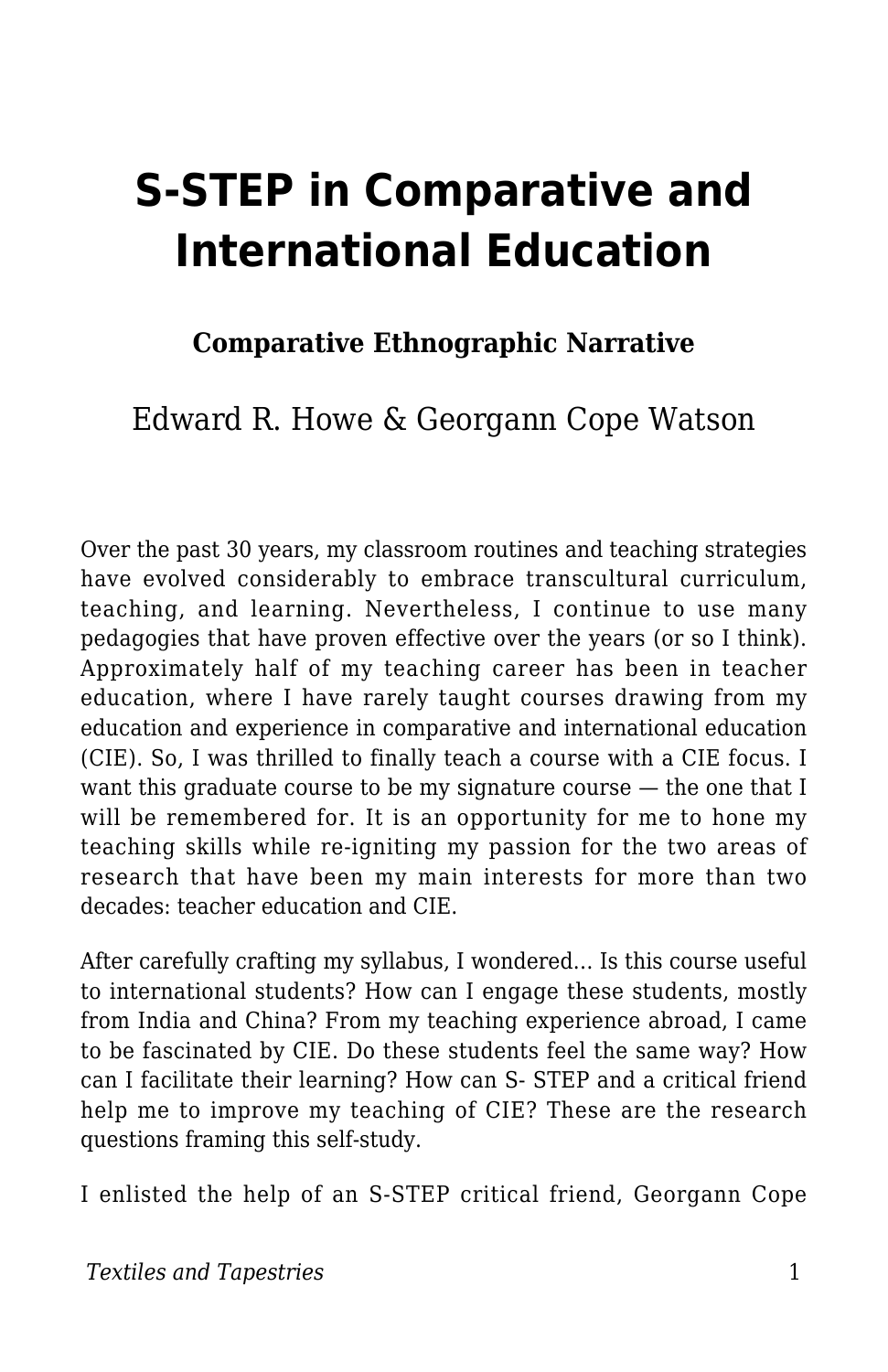Watson, who is also teaching in our graduate program. Georgann is familiar with our students and has conducted her own S-STEP research, reflecting on the challenges she experienced associated with teaching a diversity course from her privileged social position to a diverse group of students (Cope Watson, 2018). While this paper is written in the first person, her voice is embedded throughout as a sort of subconscious awakening. I am thankful for her significant contributions to this self-study. For, "[a] critical friend acts as a sounding board, asks challenging questions, supports reframing of events, and joins in the professional learning experience" (Schuck & Russell, 2005, p. 107).

### **Conceptual Framework: Comparative Ethnographic Narrative (CEN)**

My CEN approach (Howe, 2010) to S-STEP is well-aligned with LaBoskey's (2004) criteria of self-study: "it is self-initiated and focused; it is improvement-aimed; it is interactive; it includes multiple, mainly qualitative methods; and it defines validity as a validation process based on trustworthiness" (p. 817). I am determined to go beyond story-telling (Loughran, 2010). Moreover, I embrace the notion that "self- study researchers need to move beyond individual stories in which they have made a reflexive turn and toward an explanation of how such a turn changes their practice and contributes to research more broadly" (Bullock & Peercy, 2018, p. 21).

Dewey (1938) and Connelly and Clandinin (1988) have greatly influenced my thinking. Furthermore, Schwab's (1983) curriculum grounded in four commonplaces: teacher, learner, subject matter, and milieu, also strikes a chord with me as a practitioner. In addition, international narrative inquiry scholarship highlighting the importance of cultural context nurtures my evolving conceptual framework (Elbaz- Luwisch, 2010; Trahar, 2011). Specifically, as a teacher educator, I use narrative inquiry in both my teaching and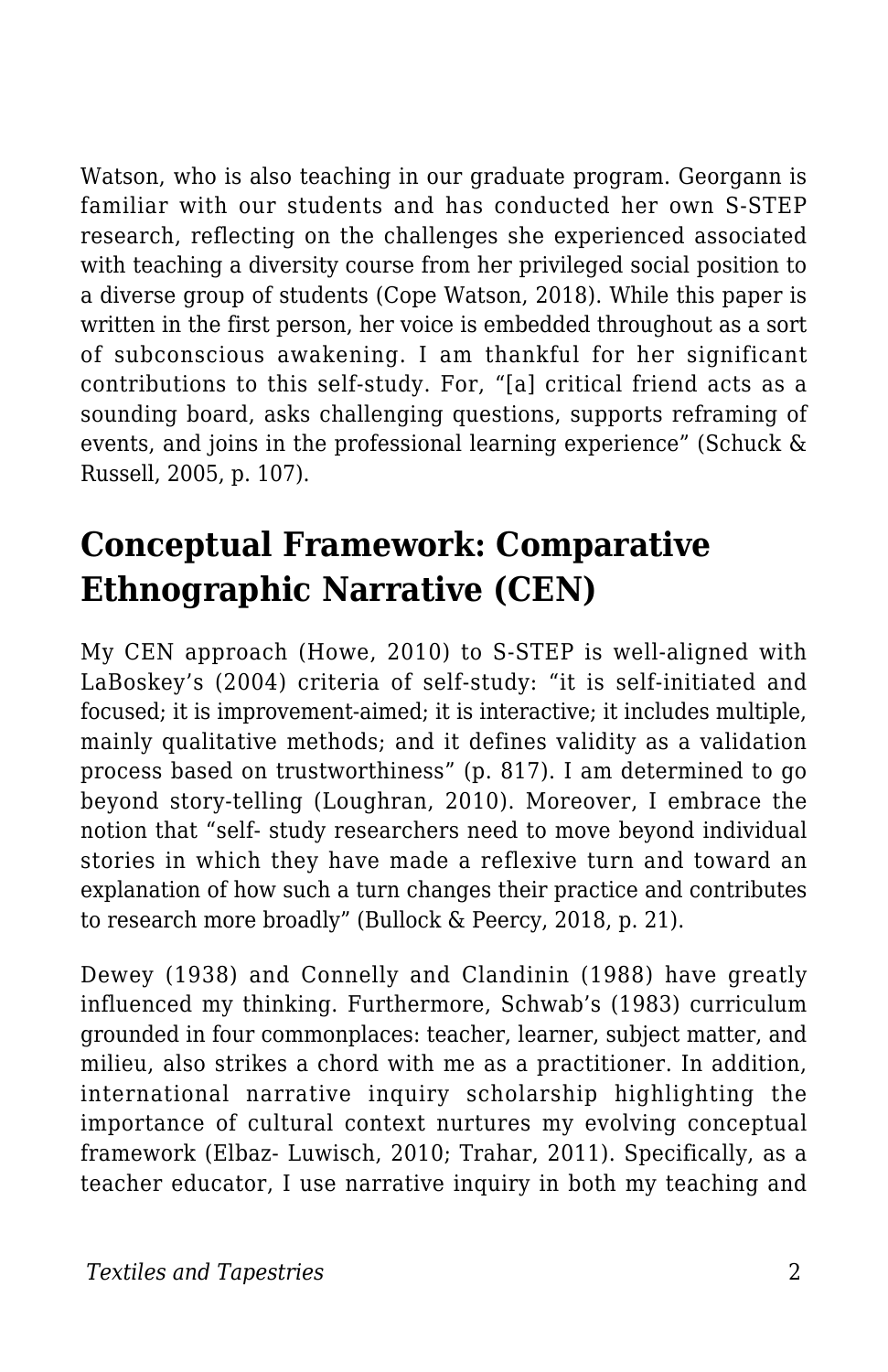research (Clandinin, 2007; Clandinin & Connelly, 2000; Huber, J., Caine, Huber, M., & Steeves, 2013; Pinnegar & Daynes, 2007; Xu & Connelly, 2009). Narrative research collaborations have become a seminal part of my work (Cope Watson & Howe, 2020; Howe & Arimoto, 2014; Howe & Xu, 2013).

S-STEP research complements narrative inquiry (Kitchen, 2009; Kosnik & Beck, 2010; Loughran, et al., 2004). Craig (2008) eloquently pointed out the origins of self-study in the seminal work of Joseph Schwab. Indeed, self-study has proven a natural fit for teacher educators (Loughran, 2007).

# **Objectives**

In keeping with the Castle Conference theme of Self-Study for Envisioning New Ways of Knowing, in this paper, I critically analyze my teaching of graduate students in a new graduate course in Comparative and International Education through S-STEP with the help of a critical friend. In addition, I explore CEN as another way of knowing within the S-STEP space.

## **Methods**

Comparative ethnographic narrative (CEN) is a blend of reflexive ethnography (Etherington, 2006) and narrative inquiry (Clandinin & Connelly, 2000). Essentially, CEN is a collaborative narrative inquiry—*comparative* (as it involves comparing one's experiences with others); *ethnographic* (in situ, long term participant- observation); and *narrative* (incorporating peer to peer extended conversations). It is a form of self-study, joint auto-ethnography, or other forms of collaborative, interpretive research (Ellis & Bochner, 2000; Loughran, 2007). This self-study builds on previous transcultural research using CEN (Howe, 2005a, 2005b; Howe & Xu, 2013). CEN unearths rich, descriptive narrative data. The CEN cyclical process of telling stories,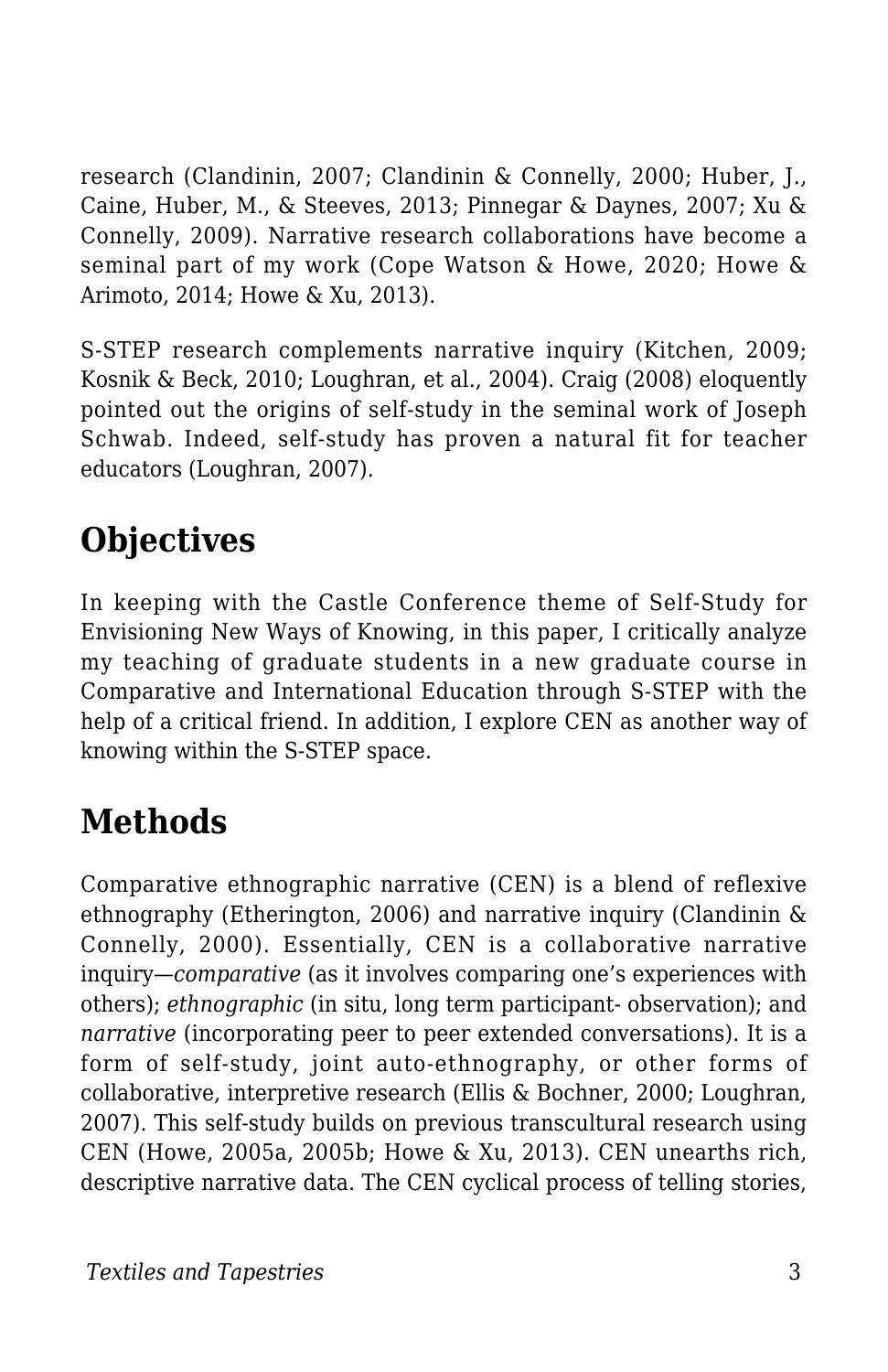reflecting on stories and re-telling stories with co-researchers or a critical friend, helps facilitate interpretation and deep analysis, to uncover lived experiences.

Narrative inquiry is an effective approach to recover and reconstruct personal practical knowledge through an exploration of "images, personal philosophies, rules, practical principles, rhythms, metaphors, and narrative unity" (Connelly & Clandinin, 1988, p. 59). Knowledge is a narrative construct, which references the totality of a person's personal practical knowledge gained from formal and informal educational experience (Xu & Connelly, 2009, p. 221). Naturally, teacher educators use storytelling in their personal and professional lives. Thus, it is an integral part of my curriculum, teaching and learning.

Upon ethic review board approval from our university, I collected data on my teaching in the fall of 2019. Weekly reflections and *teacher-toteacher conversations* with my critical friend resulted in more than 50 pages of data, including several pages of text per lesson, detailed student feedback, photos, and audio files. In early January, long after I finished grading research papers, the course evaluation arrived in my email inbox, completing my set of data — prompting me to begin my data analysis in earnest. As I analyzed the text, with my multicoloured highlighters in hand, I re-discovered themes that had emerged over the 13 weeks of classes. While I am reluctant to label these themes, and many of them cross boundaries, I found Creswell's (2018, p. 197) expected, surprising, and unusual framework helpful.

In this S-STEP, I wrote detailed weekly reflections on my teaching of a new course in an e-journal for 13 weeks. In addition, I reflected on written feedback from students, at the end of each class and at the end of the term through course evaluation. I shared my reflections with a critical friend via email and in person or by phone bi-weekly. Then, together we made meaning from them. Interpretive data was coded into expected, surprising and unusual themes (Creswell, 2018,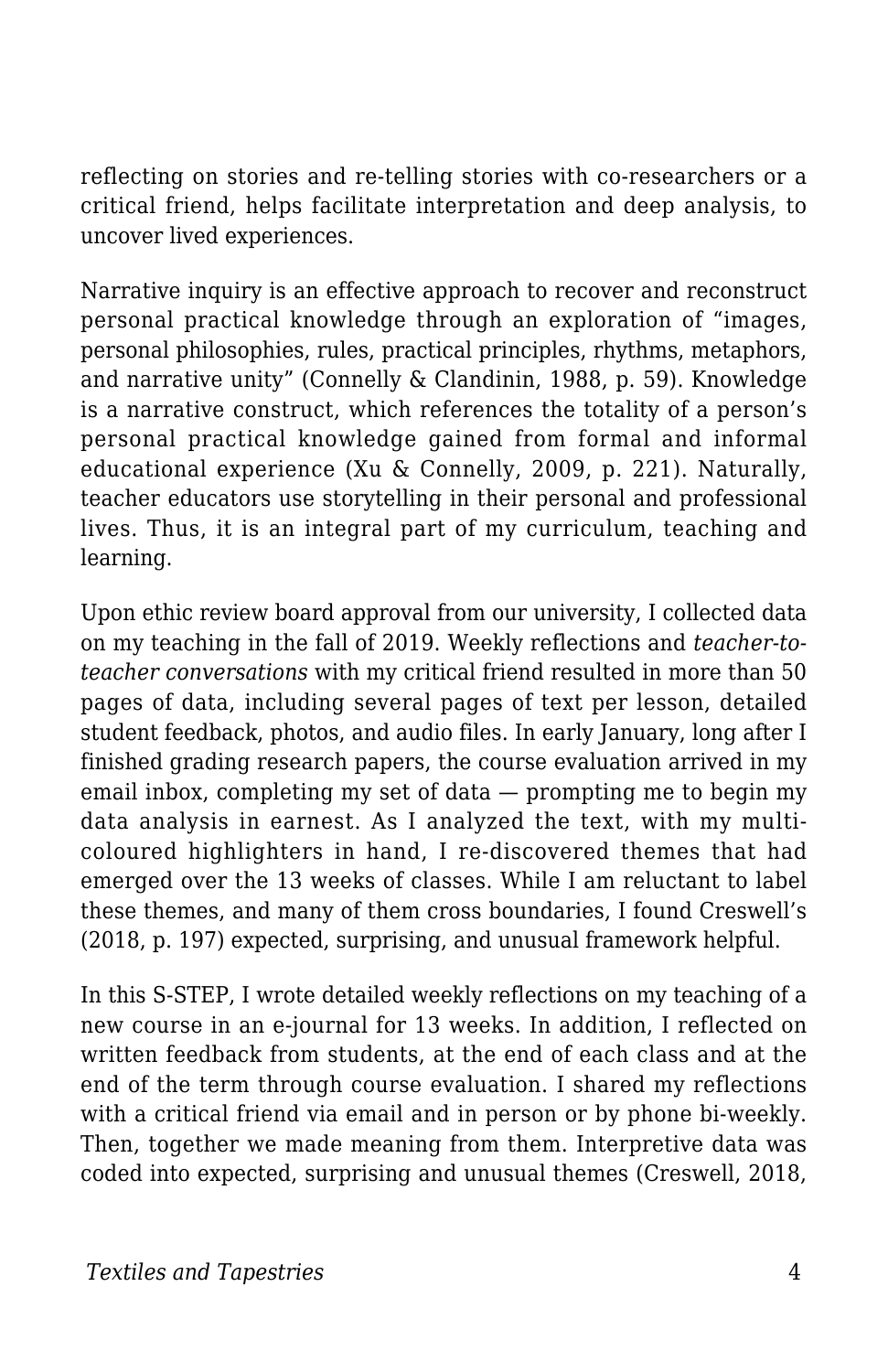p. 197). Thus, the research text evolved from our *teacher-to-teacher conversations* (Howe, 2010; Yonemura, 1982). My critical friend helped me to confirm and verify that these were the most meaningful themes amongst the many interesting reflections made.

### **Outcomes**

Expected themes included startup routines, classroom management, time management, groupwork, Moodle, information technology, and assessment/evaluation. Surprising themes pertained to the following: cultural context; international students; bi-polar nature of the classroom and subsequent focus on India and China in discussions; and most significantly my transformative teaching strategies resulting from S-STEP. Some unusual themes identified were: differences in student feedback online versus on paper; critical response questions as a means to promote both online and in-class discussion; variations on traditional *Think-Pair- Share* teaching strategies; S-STEP as microteaching; and Indigenous pedagogies and games as a means to stay on-task and off devices. I identified three major themes amongst the various sub-themes: 1) classroom management; 2) international students, and 3) transformative teaching strategies dealing with the changing cultural context. This self-study is the first step in my evolution as a novice S-STEP researcher.

Clearly, it is beyond the scope of one paper or one study to address all the layers of my embedded teaching practices. So, I have decided to continue this study next year and every year afterward, as long as I continue to teach this graduate course in CIE. Thus, in this paper, I wish to focus on examples that highlight how this self-study has enabled me to improve my classroom management, better understand our international students and develop transformative teaching strategies dealing with the changing cultural context. What follows are three edited reflections from Day 6, Day 10, and Day 11 to illustrate my growth, the depth of analysis, and the significance of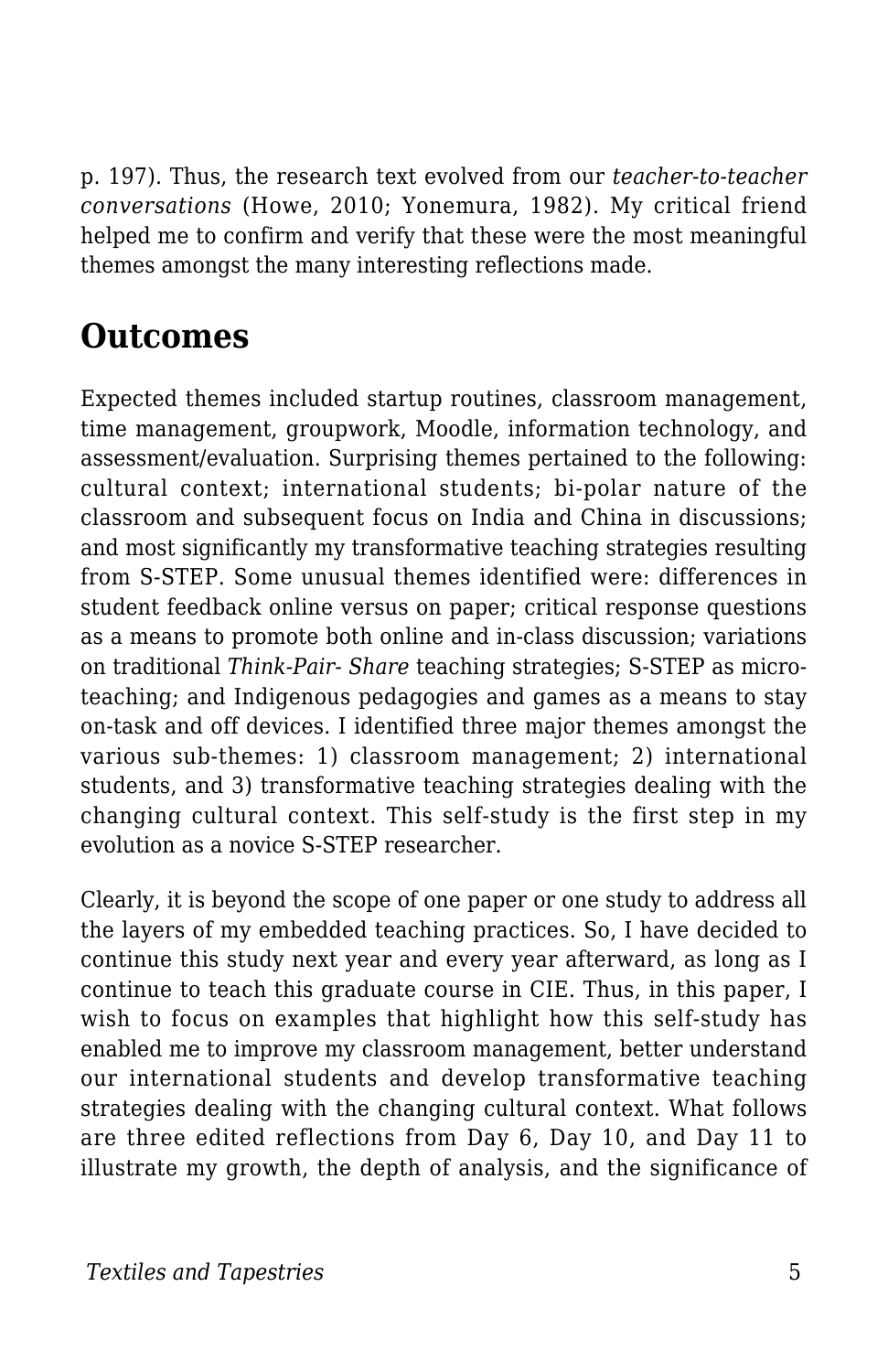outcomes for my teacher education practice. I include some student feedback in addition to comments from my critical friend.

### *Day 6 October 9, 2019*

Today's lecture and reading were closely tied together as it is a presentation modified from the talk I gave at a conference in 2013 and paper published a year later. I explained to the students that just like artists who play their "greatest hits" to audiences, while I am passionate about global citizenship education, I was getting a bit tired of saying the same things over and over… I said that back in 2013, it was cutting edge to talk about plastics in the ocean and sustainability but nowadays, it was rather well-known. Also, I told students I was more interested in hearing what they had to say, so I skimmed over some of the slides in order to allow more time for discussion. I did this deliberately. Rather than actually cutting the slides, I prefer to keep them in place, as students can read them over on their own time, instead of listening to me drone on! In any case, I think I covered the most important points, leaving plenty of time for discussion. I paused at some slides and asked students to recall the details of the case studies outlined in the paper. This was effective in checking if they had read the paper or not! As some of the data is a bit dated, I asked students to check the CIA World Factbook for recent data. It was a teachable moment about how important it is to update your data. One student was quickly able to find the answers. He called them out and I wrote them on the board.

Ahead of class, I copied the paper and decided to break the class up into 7 groups for a jigsaw summary of the reading, similar to last time, with each group being asked to summarize a different section of the paper and using the whiteboards. I told students that teachers are often faced with choices like, "do I let the students choose their own groups, or do I randomly assign them to groups or do I simply go with their online discussion groups?" I decided to let them vote for either 1) Random or 2) Same as Online Groups. The students unanimously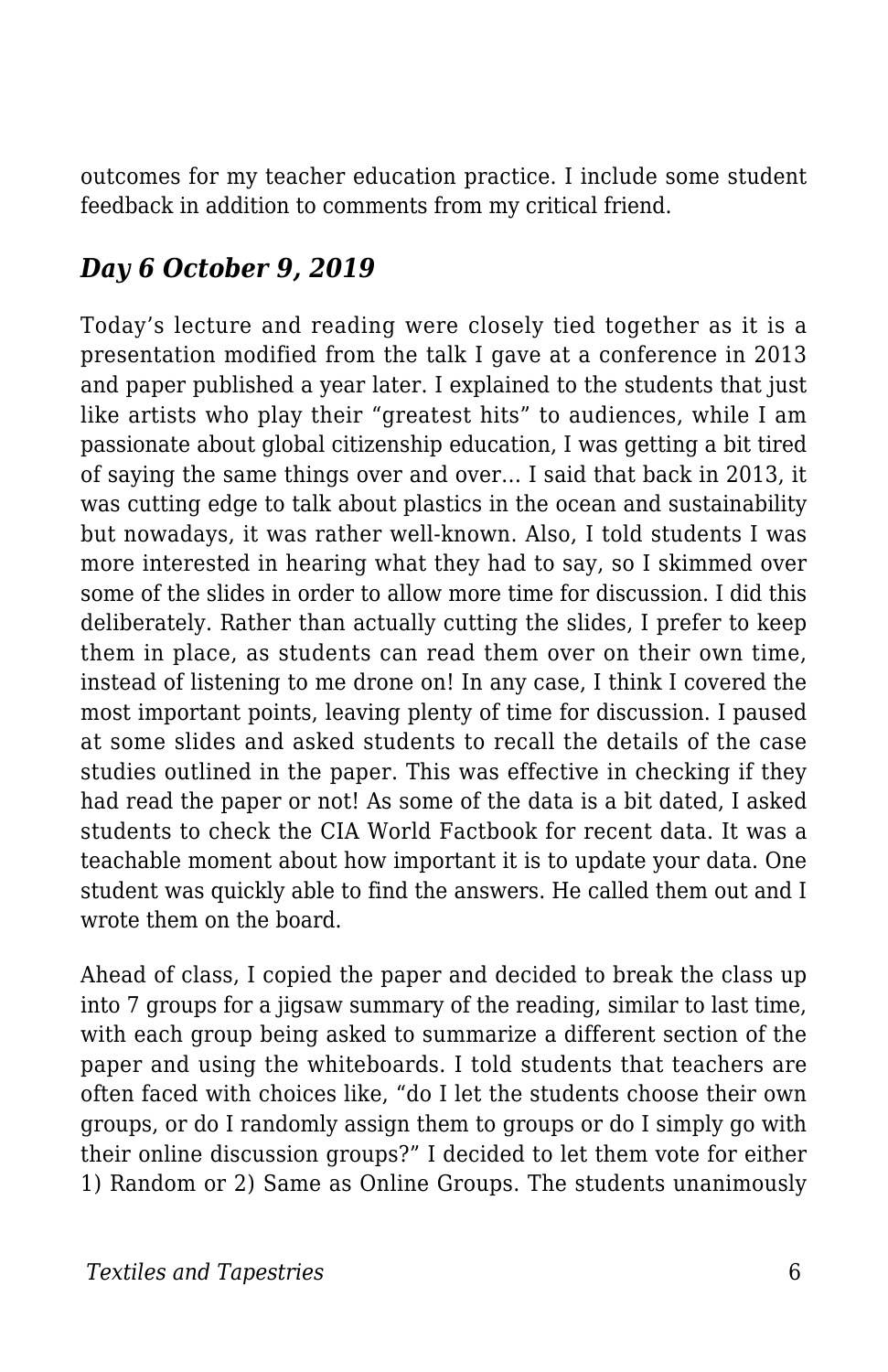chose 2). I said, while it is sometimes good to work with new people, I would respect their wishes.1 So, they quickly got to work as I handed out materials.

It is noteworthy that students are chatting away in their own languages during this activity. So, I have no way of knowing if they are on task or not, other than I can see that they wrote their summaries on the whiteboard, which were generally well done. Most groups filled the whiteboard space. As I was concerned about spending too much time asking each group to present their summaries, I decided to simply underline one word or phrase in each summary, and then I asked them to please form a sentence that captures the essence of that word. I chose words like "transformational teacher" or "social justice" or "equity" and so on. I really liked how this worked. With a little thought, weaker students were able to provide a sentence. I would like to use this teaching strategy again.

After the break, as is our routine, we had a student presentation. At the end of the presentation, we were asked to form a circle and to answer 2 questions. So, we went around the circle twice. While some students chose to "pass" almost everyone participated and expressed their opinions.2 My only criticism from today's lesson is that once again our discussions tended to focus on "Chinese education problems" and "entrance exams" and so on. I need to find ways to steer the conversations away from simply complaining about China (or comparing China with India as to which is tougher on students). One of the best aspects of today's lesson is that all students were able to participate fully and they were actively engaged. In fact, the student presentation on the UK, helped to facilitate that. Below are the 2 student feedback responses from Moodle:

So wonderful to watch the video. But if that possible, could you please add subtitles, sometimes just hearing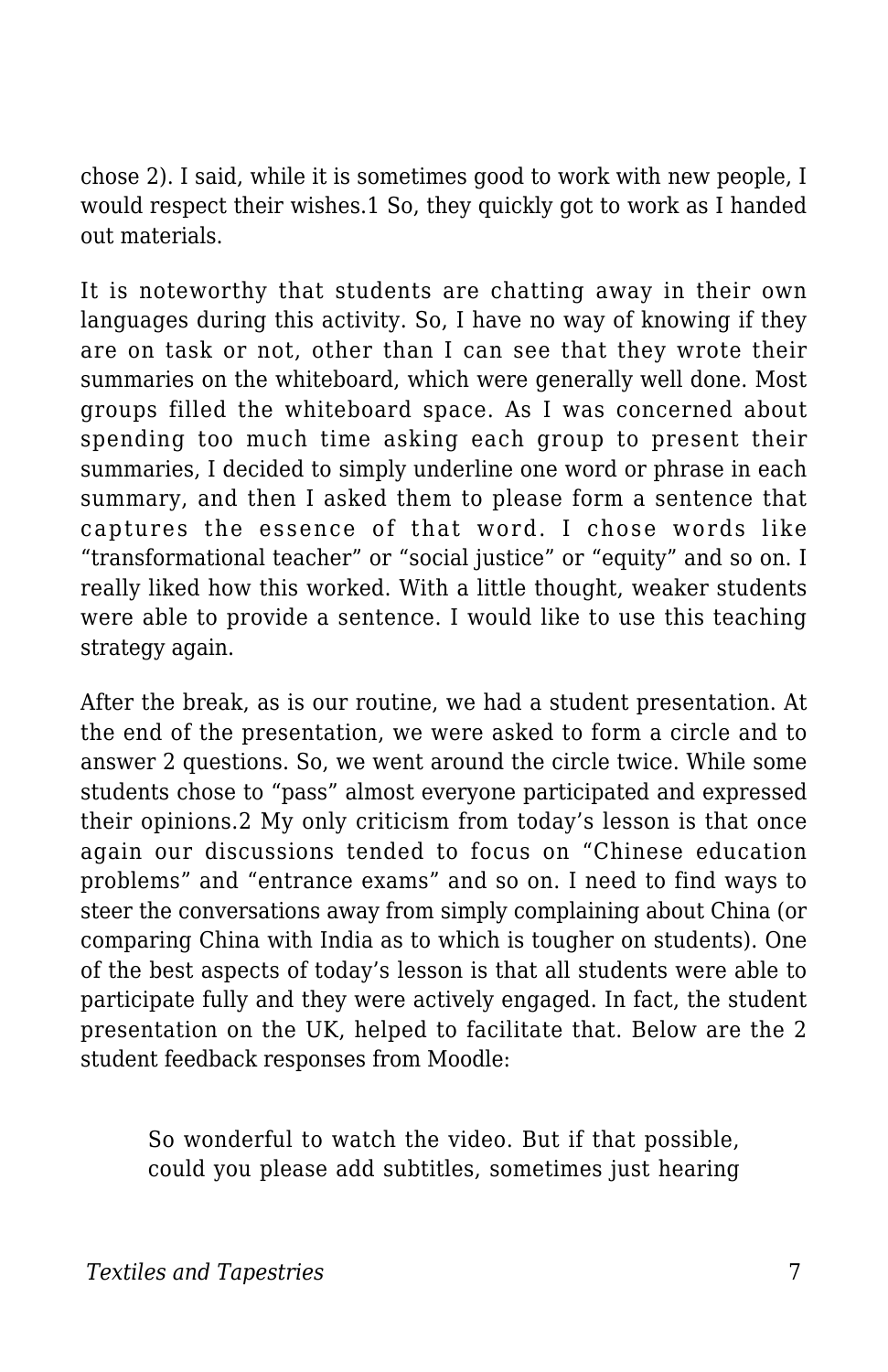can be hard for international students to understand. (S1) [Note: Today's student presentation had a YouTube clip with English sub-titles.] Enjoying the classes more day by day, Thank you! (S2)

1 Critical Friend Comment: I wonder if this should depend on graded assignments, where students have autonomy and choice to decide who to work with, and with non- graded learning activities you could create groups for collaborative knowledge sharing.

2 This is the talking circle? I haven't tried it yet. Think about the ways it might speak to your philosophy of teaching and align with the way you want to honour voice.

#### *Day 10 November 6, 2019*

Today I decided to cut my lecture in order to make the class more student-centred. So, we devoted the first half of the class to a new jigsaw activity. We spent the first 10 minutes in an anticipatory set. I explained that each group would identify a theme from our reading, each group member would use a different coloured highlighter to select evidence from the reading to support the theme, and then each student would write a critical response to that theme. I asked for suggestions how to form groups of 3. The teacher domestic student suggested we use our birthdays as an ice-breaker and then to line up in order from January to December. So, I asked them to line up and I went "A, B, C" and so on. I instructed group A to sit at the tables at the front, B at the next group of tables, and C, D, E, and F in a clockwise manner. I asked one student from each group to come up and gather materials.

I am pleased with this new activity. While the students were busy, I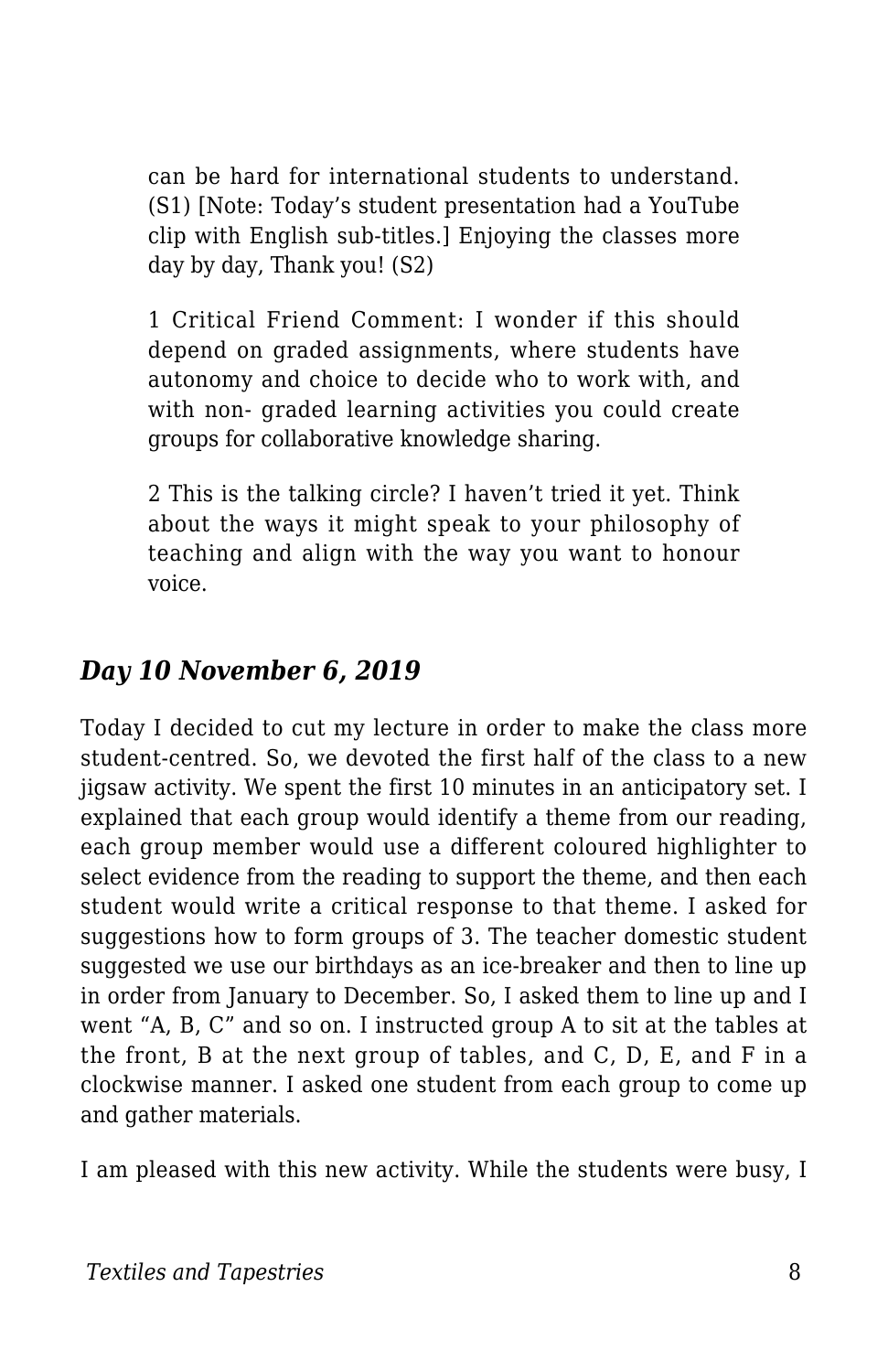thought carefully about how to present their work. I decided to tie into the "bridging gaps" metaphor. So, rather than going with the tree branches idea, I went with a bridge (see Figure 1). This is an example of how something that was originally planned one way got changed mid-lesson. I had been thinking to use the bridge as it is the first slide in my presentation, but until I got to the class, I had not thought about how the students would actually display their work in a cohesive way. On the left, I wrote *Theory, Research, University* and on the right I wrote *Practice, Teaching,* and *K-12*. I asked students to help me generate these *false dichotomies*. I then added *West* and *East* to my image and a bridge between. I wrote A, B, C, D, E, and F on the whiteboard to indicate where each group was to place their work. I gave students about 45 minutes to do this task. We spent about 10 minutes going over their themes. I then quickly went through my slides to share some of the images with them and some of my reflections. Overall, I think this lesson was effective. I might change a few things next time. I am not sure there was much meaning attached to the ribbon down the centre of the page, other than me calling it a "support" for our bridge. It did look something like the supports in the image on slide one. But the brown construction paper was perhaps not the best choice. Maybe it would make more sense to have blue for water? I did not give much thought to the colours. Well, in fact, I chose brown as it is a good contrast to the white paper for cutting and pasting and it is in keeping with an earth/tree theme. It will be interesting to see what students have to say about this jigsaw activity. They seem to like doing different things. What students do not like cutting and pasting? It seems students appreciated the jigsaw activity as shown in their comments:

Honestly speaking it was a great opportunity for me to reflect on authors' transcultural experiences. It was creative n joyful method to do in class. (S1)

I would like to appreciate the small group activity to give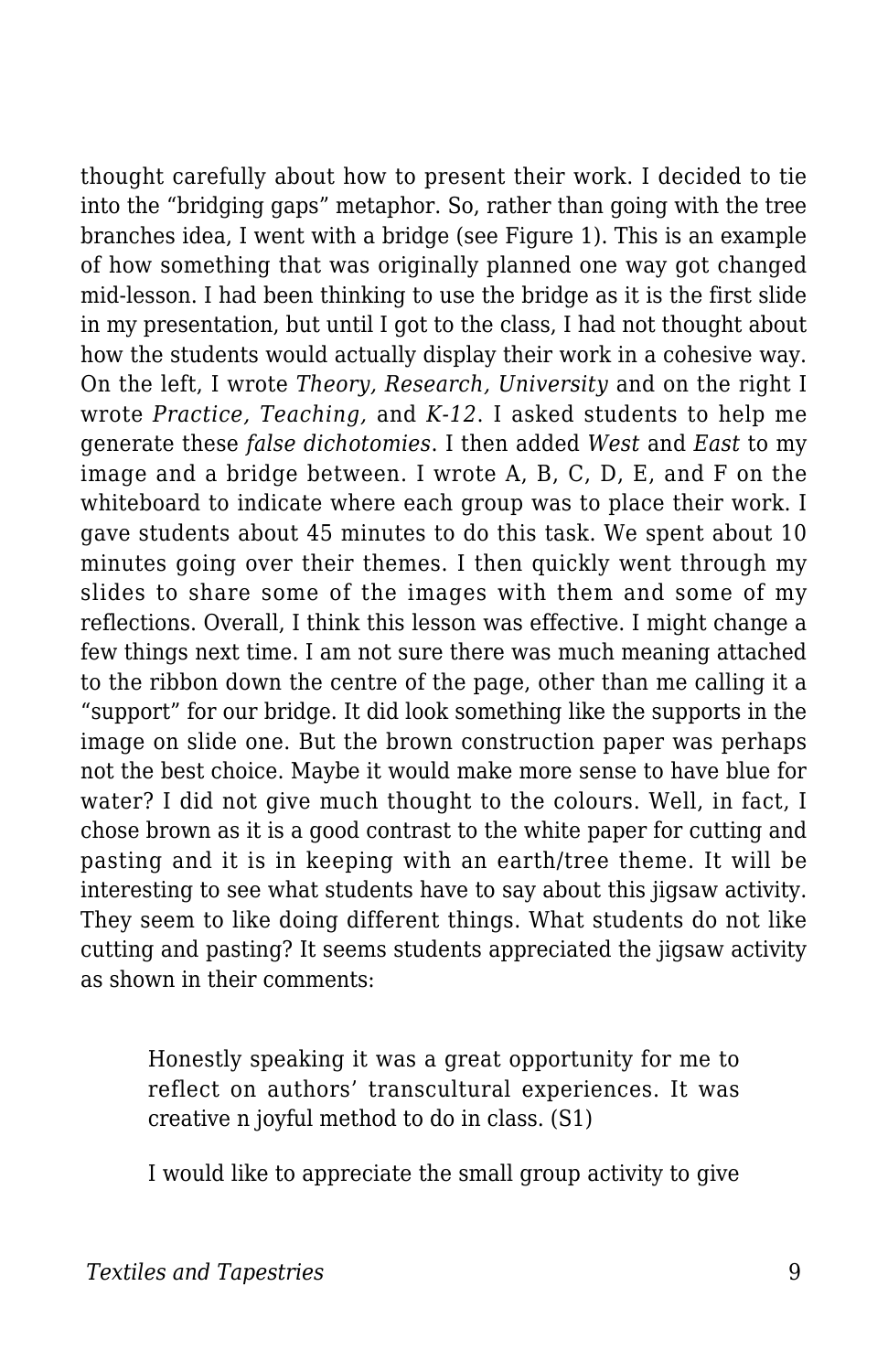us an opportunity to reflect our own experiences and also by relating our experiences with the authors. (S2) Jigsaw activity is informative and thought-provoking. (S3)

I was little nervous when it was my first class of this course in Sept. but now I love this class because of the congenial environment you have created!! And today's activity was again awesome... Thanks to you! (S4)

I felt the lesson was effective. Always good to have an alternative means of expressing our knowledge of the readings, both to keep things fresh and to give us future educators another tool in our toolbox. (S5)

#### **Figure 1**

*Bridging Gaps in Teacher Development Jigsaw Activity*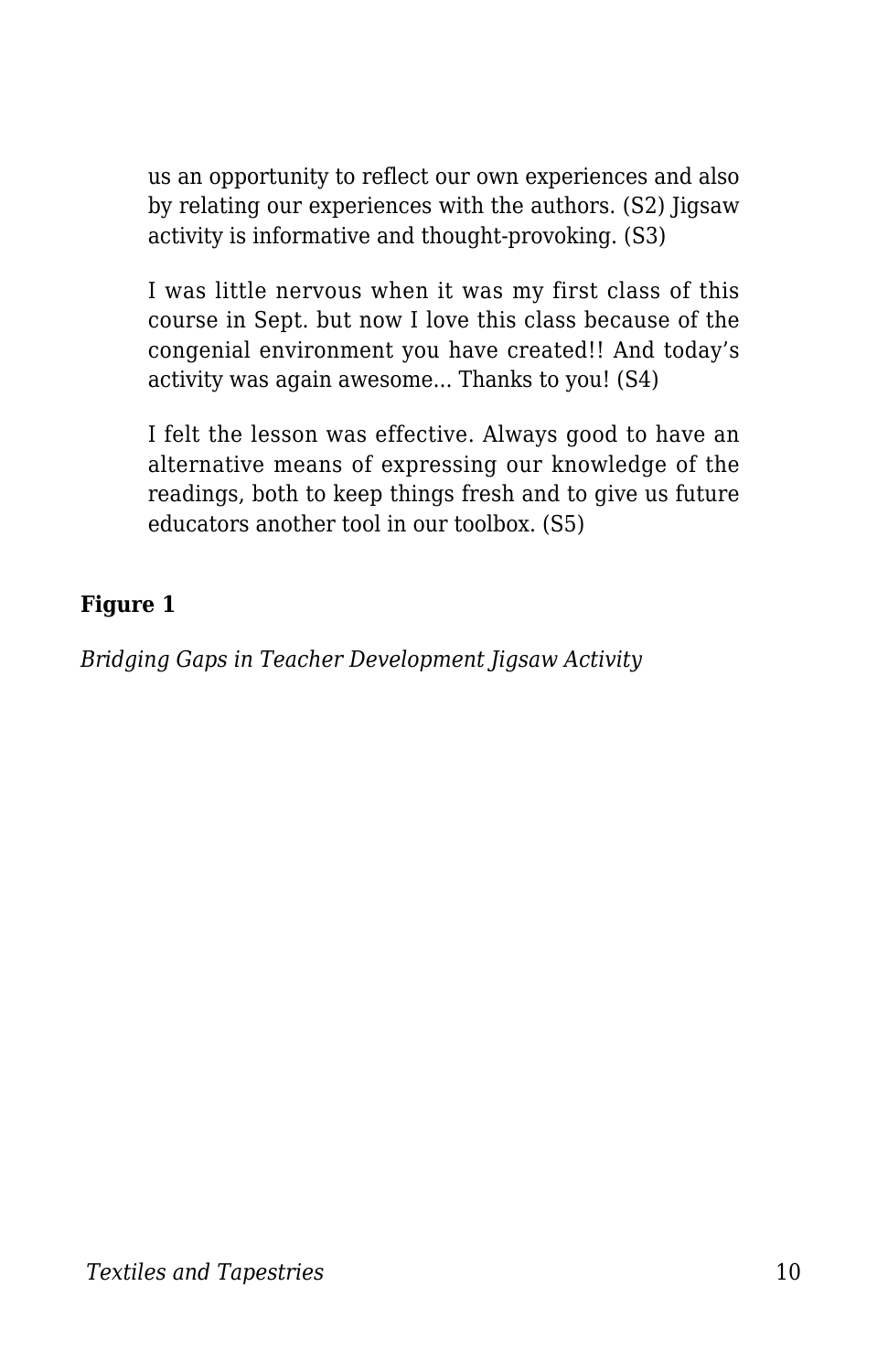

*Day 11 November 13, 2019*

I placed materials at each table and wrote today's agenda on the whiteboard as well as "Please sit in the same groups as last day!" I put up 2 poster examples and used the Doc Cam for my own educational chronicle example showing both life events and formal educational experiences on a timeline. I let students know that I had deliberately placed materials at the tables, to signal to them that we would be starting with a group activity. I explained that this is a teacher strategy and that I was trying to "lead by example" to show them ways to effectively manage the class. I mentioned that I wanted them to work in heterogeneous groups of 3. I also said that this might take them out of their "comfort zone" as they might have to work with others besides their friends. Despite my efforts though, while there were some groups of 3, I saw a Chinese student all alone and when 2 Indian students arrived late, they formed their own group of 2. So,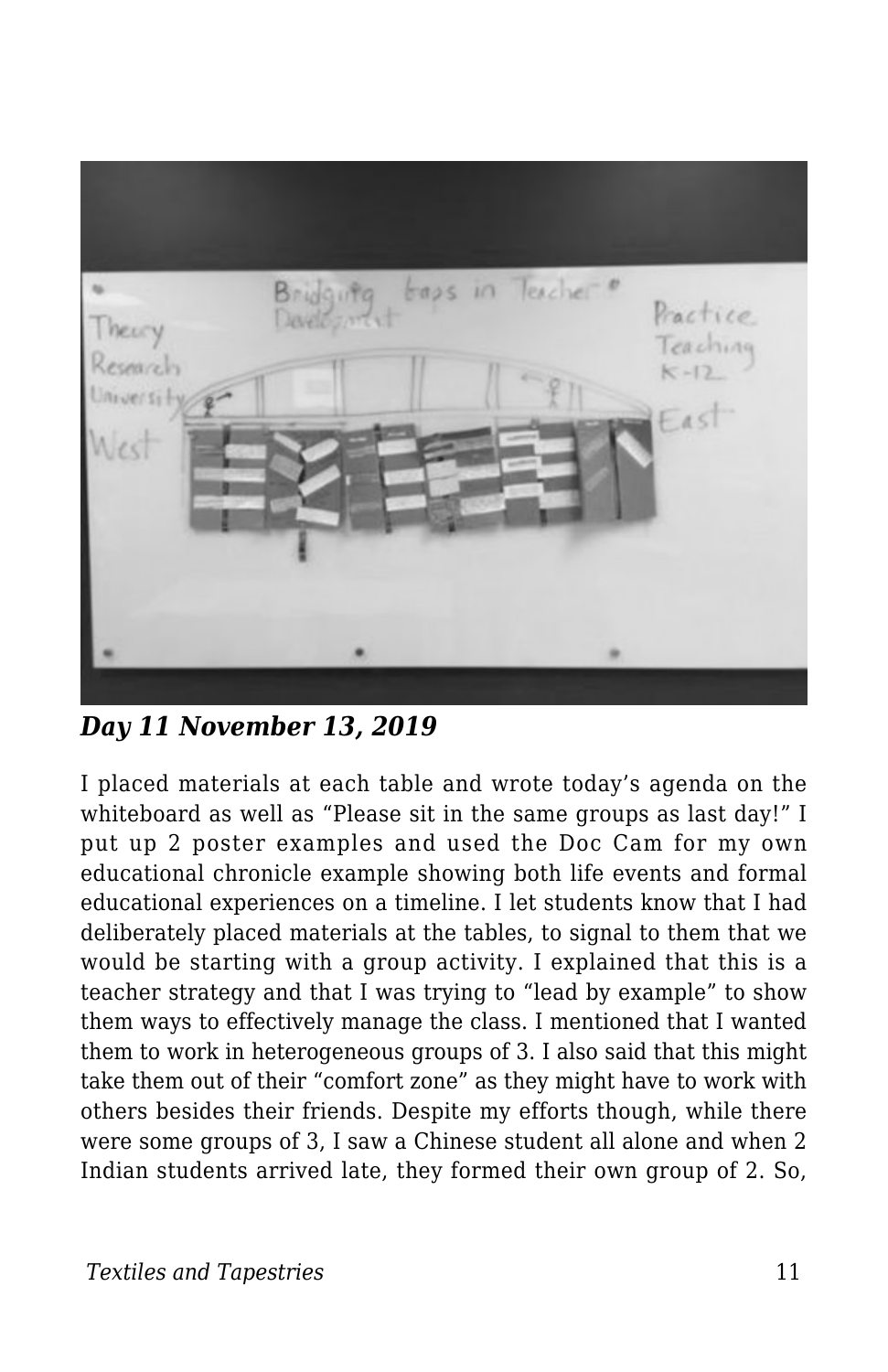this compounded problems in terms of grouping. But I think the real issue is that many of these students are not comfortable working with others outside their own ethnic group. I see a strong resistance from both Chinese and Indian students to mix. And this is rather surprising to me as these students are nearing the end of their coursework. They have taken a number of classes together. They are like a cohort. They all know one another!

I told them that it was unacceptable to be alone or in a group of 2. So, the lone Chinese student joined another Chinese group, making a group of 4 rather than joining the 2 Indian students, seated right by her. When I questioned that, they all piped in that there were 2 other students coming. Indeed, they did arrive and with 17 students, we have to compromise with two groups of 4 (ie.  $3x3 + 4x2 = 17$ ). I quickly explained what we were doing and pointed to the examples. Students were instructed to create their own educational chronicles. I told them to reflect on their critical incidents and to share some of these with their group as they worked. Next, they were instructed to create a group poster with the river metaphor, with each of them represented as a stream, flowing into Thompson Rivers University (TRU). I told them that when done, they were to place their posters up on the whiteboard and to look at each others' during the break.

During the group activity, I circulated about and commented to students on their educational chronicles. This is a good way to get to know them better. I remarked that it was impressive that they could remember back to pre-school days. One student wrote about Cosplay. Another mentioned that most of her memories had to do with exams. Interestingly, one group chose Pikachu as a metaphor rather than the river.

This might be due to the fact, in my examples, some were not rivers. One was a tree. Seven students provided anonymous feedback via the Moodle feedback forum which I have found to be more immediate and far more effective that the course evaluations: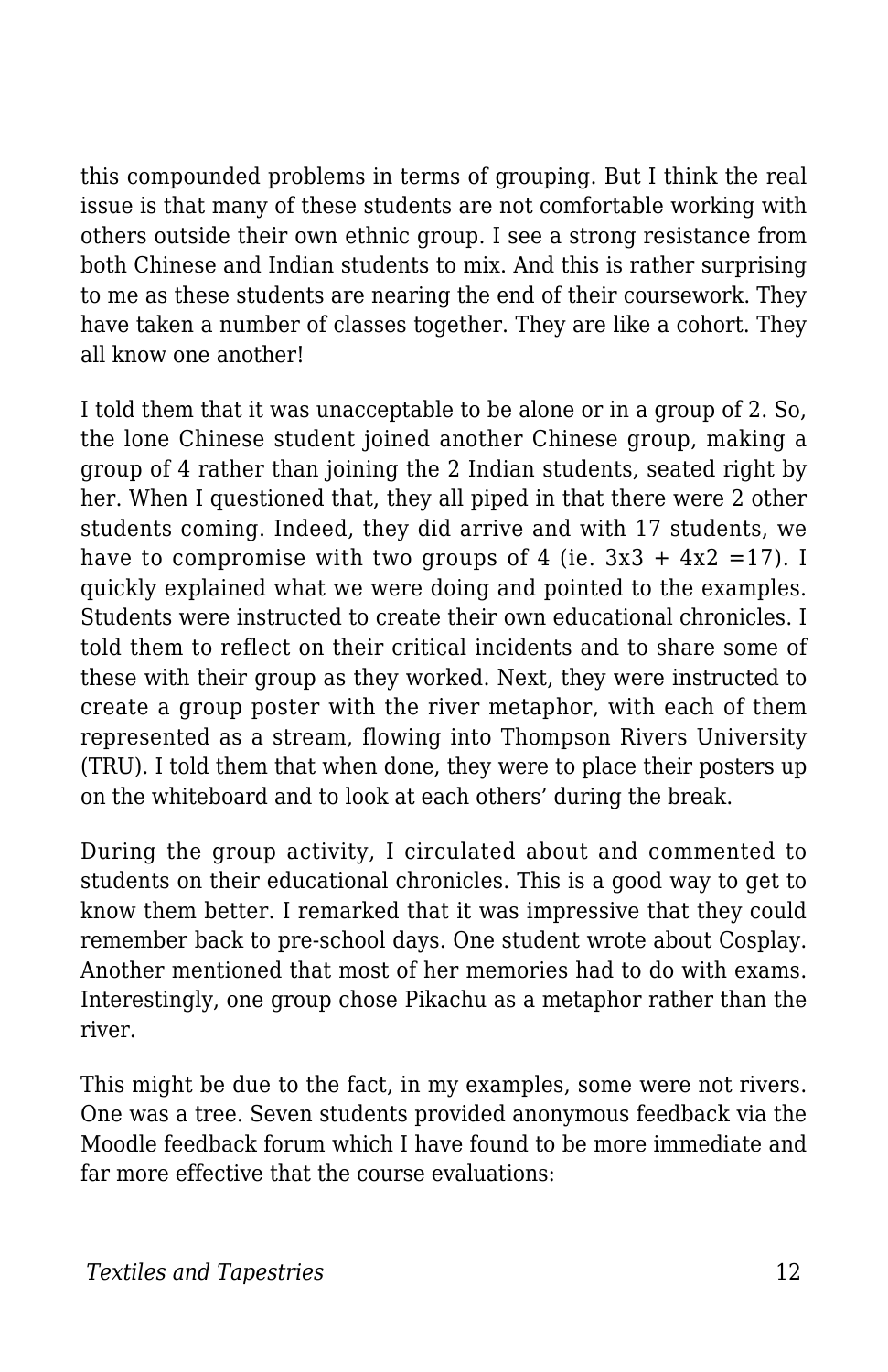I appreciate the hands-on work of today's lesson. Instead of telling us about narrative inquiry, you allowed us to reflect on our own narrative journeys (with the river acting as an apt metaphor for a life's narrative) while engaging with the narratives of our group members. The variety offered in lesson delivery methods in this course is appreciated. (S1)

Wonderful activity (S2)

Great way of making the class interesting and keeping the students involved in studies in light hearted way... (S3)

I really appreciate the activity because it was kind of throwback of memories for me and I really like it. (S4)

This class was still my favorite part at the beginning, the game and the team cooperation. I like cooperation very much, because when I worked together to complete the task, I could clearly see my own deficiencies and the parts that I am

good at. I also know the strengths of other team members and learn. Besides, I can know more about my team members and develop friendships. (S5)

I have made more friends. This is more important than anything to me. I also enjoyed the group's presentation, and my classmates enriched my educational background in different countries. At the same time, I can also find a more suitable teaching method for my future. I think the important aspect of narrative inquiry is the reflection and find the connection. Class time is limited and reflecting. Maybe our reflection could start from higher education in next time. (S6)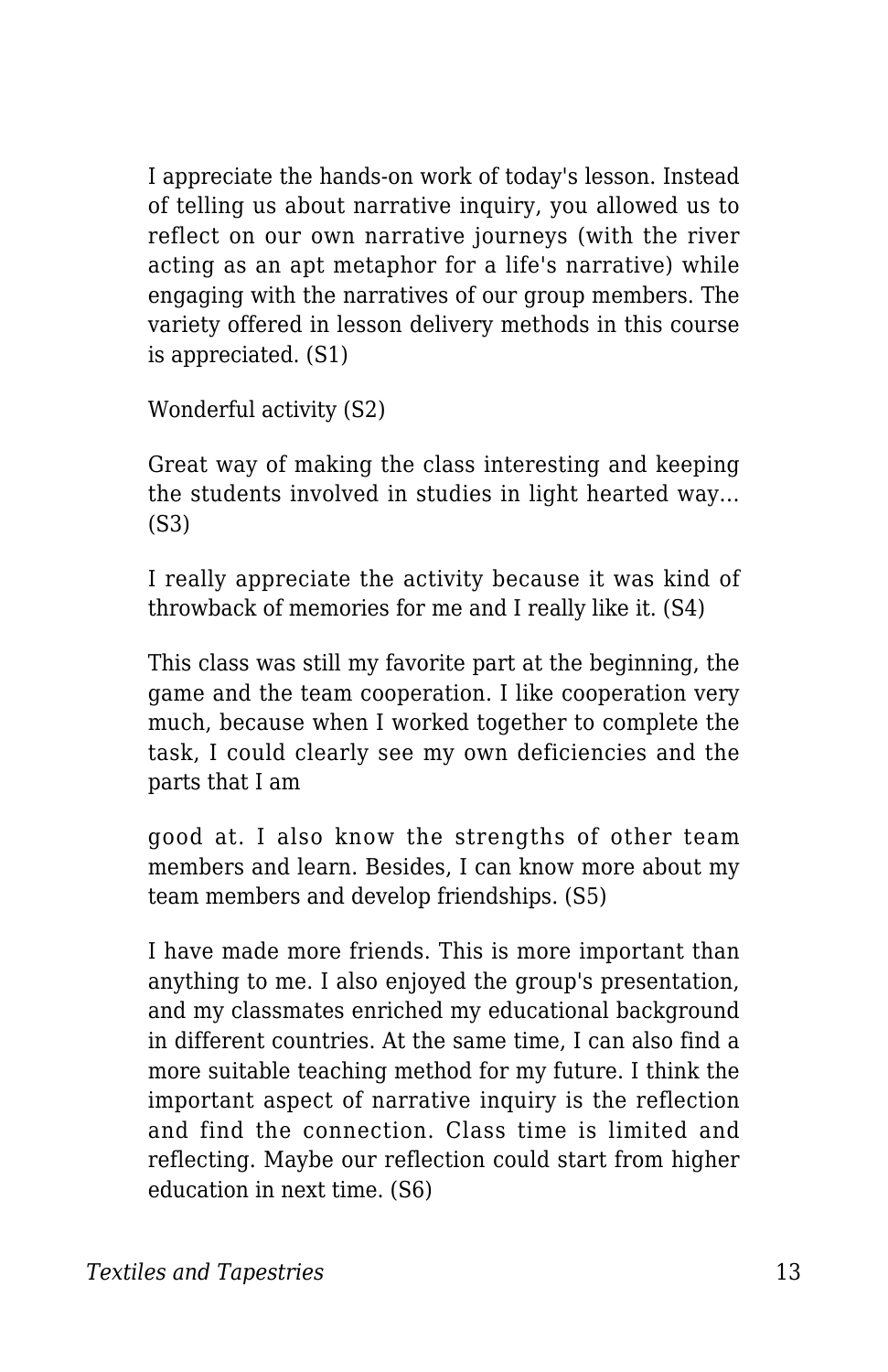Through today's event, I made a timeline of my own experience. Through lectures, learn about the Finnish education system and reflect on the problems of Chinese education. (S7)

#### **Figure 2**

*Educational Chronicle: Rivers of TRU Activity*



### **Conclusion**

Through my S-STEP research, I have uncovered significant insights into my teaching practices. Moreover, I have strengthened my teaching through the adoption of culturally relevant pedagogies. For example, I have learned that there are ways to facilitate a class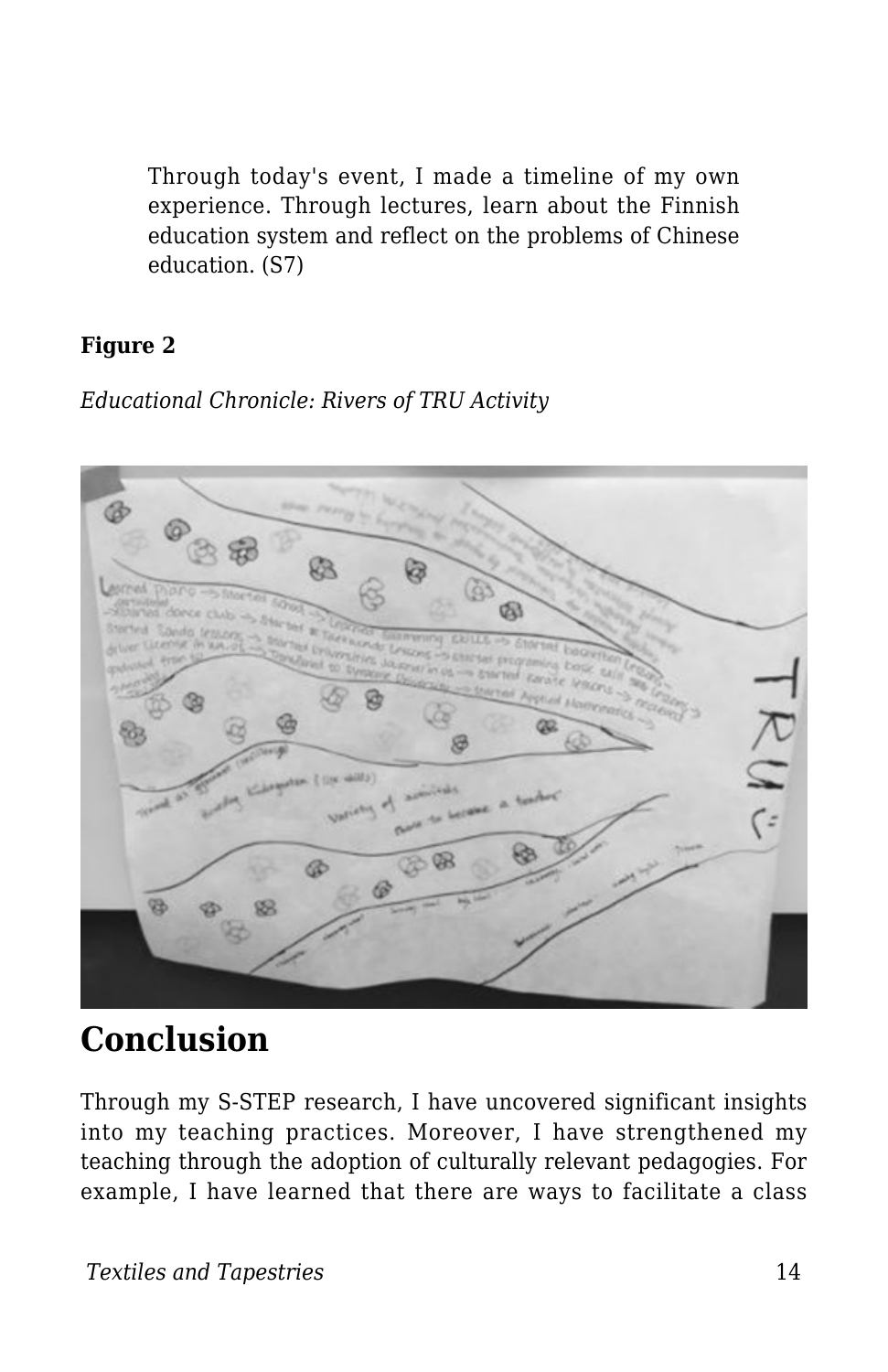discussion that respect all students and allow typically marginalized international students to have a voice. Utilizing online discussion groups of three students as a precursor to discussions in class, students have more opportunities to express their opinions prior to class, to further refine their thinking and to practice their responses in preparation for class. Other insights gained include Indigenous ways of knowing, such as a talking circle, used at the start or end of the course. Also, I have learned that some students do not have any cultural reference to draw upon for activities such as role-play or presentations.

In addition, through this study, I have built on my CEN conceptual framework and further refined my notions of teacher acculturation. This research prompted me to reflect deeply on my own teaching philosophy. As teaching is largely a cultural activity, learning to teach cannot be explained merely by formal mechanisms of professional development… Learning to teach is a far more personal endeavour. Thus, I now see S-STEP has been part of my own conceptual framework all along.

My study is a modest attempt to improve my teacher education practices within the context of a graduate course in comparative and international education. The insights gained are particularly significant in light of increasing international student mobility and the changing multicultural nature of our classrooms in Canada and elsewhere. As many of my graduate students are from various nations, I am learning effective culturally relevant pedagogies. I look forward to sharing some of these with S-STEP colleagues via interactive presentations at Castle Conferences.

### **References**

Bullock S. M. & Peercy, M. M. (2018). Crossing boundaries to challenge the self- study methodology: Affordances and critiques. In D. Garbett & A. Ovens (Eds.), *Pushing boundaries and crossing*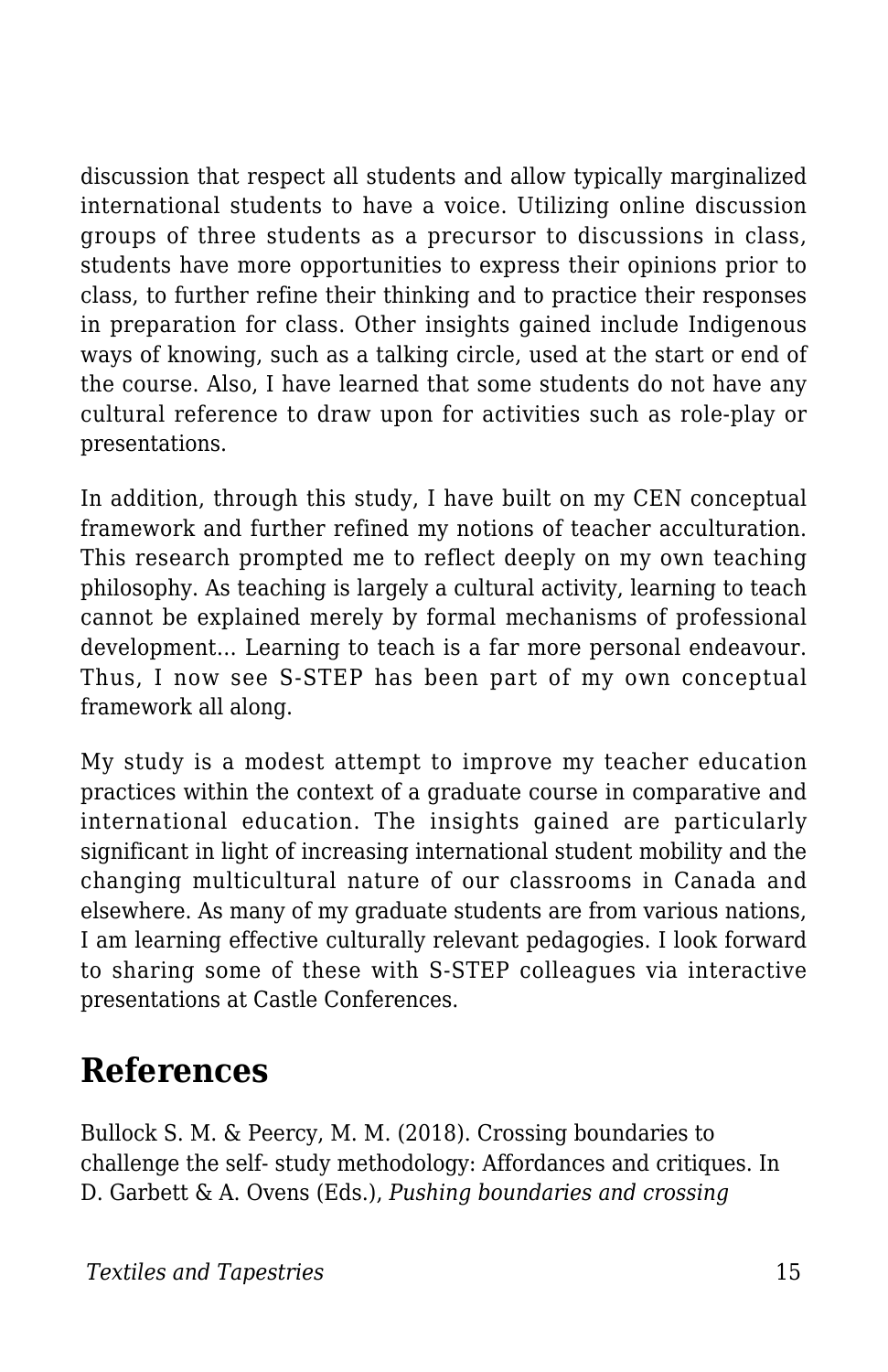*borders: Self-study as a means for researching pedagogy* (pp. 19-25). S-STEP.

Clandinin, D. J. (Ed.). (2007). *Handbook of narrative inquiry: Mapping a methodology*. Sage Publications.

Clandinin, D. J. & Connelly, F. M. (2000). *Narrative Inquiry: Experience and story in qualitative research*. Jossey-Bass.

Cope Watson, G. (2018). S-STEP methodology to study teaching graduate students. In D. Garbett & A. Ovens (Eds.), *Pushing boundaries and crossing borders: Self-study as a means for researching pedagogy* (pp. 279-285). S-STEP.

Cope Watson, G. & Howe, E. R. (2020). Narrative metissage: An S-STEP for reconciliation and decolonization of teacher-educator practice. In C. Edge, A. Standerford & B. Bergh (Eds.), *Textiles and tapestries: Self-study for envisioning new ways of knowing (pp. xxx*yyyy). S-STEP.

Craig, C. J. (2008). Joseph Schwab, self-study of teaching and teacher education practices proponent: A personal perspective. *Teaching and Teacher Education, 24*(8), 1993-2001.

Creswell, J. W. & Creswell, J. D. (2018). Research design: Qualitative, quantitative and mixed methods approaches (5th ed.). Sage.

Dewey, J. (1938). *Experience and education*. Collier Books.

Elbaz-Luwisch, F. (2010). Writing and professional learning: The uses of autobiography in graduate studies in education. *Teachers and Teaching: Theory and Practice, 16*(3), 307-327.

Ellis, C. S. & Bochner, A. (2000). Autoethnography, personal narrative, reflexivity: Researcher as subject. In N. Denzin & Y. Lincoln (Eds.), *The Handbook of Qualitative Research* (pp. 733-768): Sage.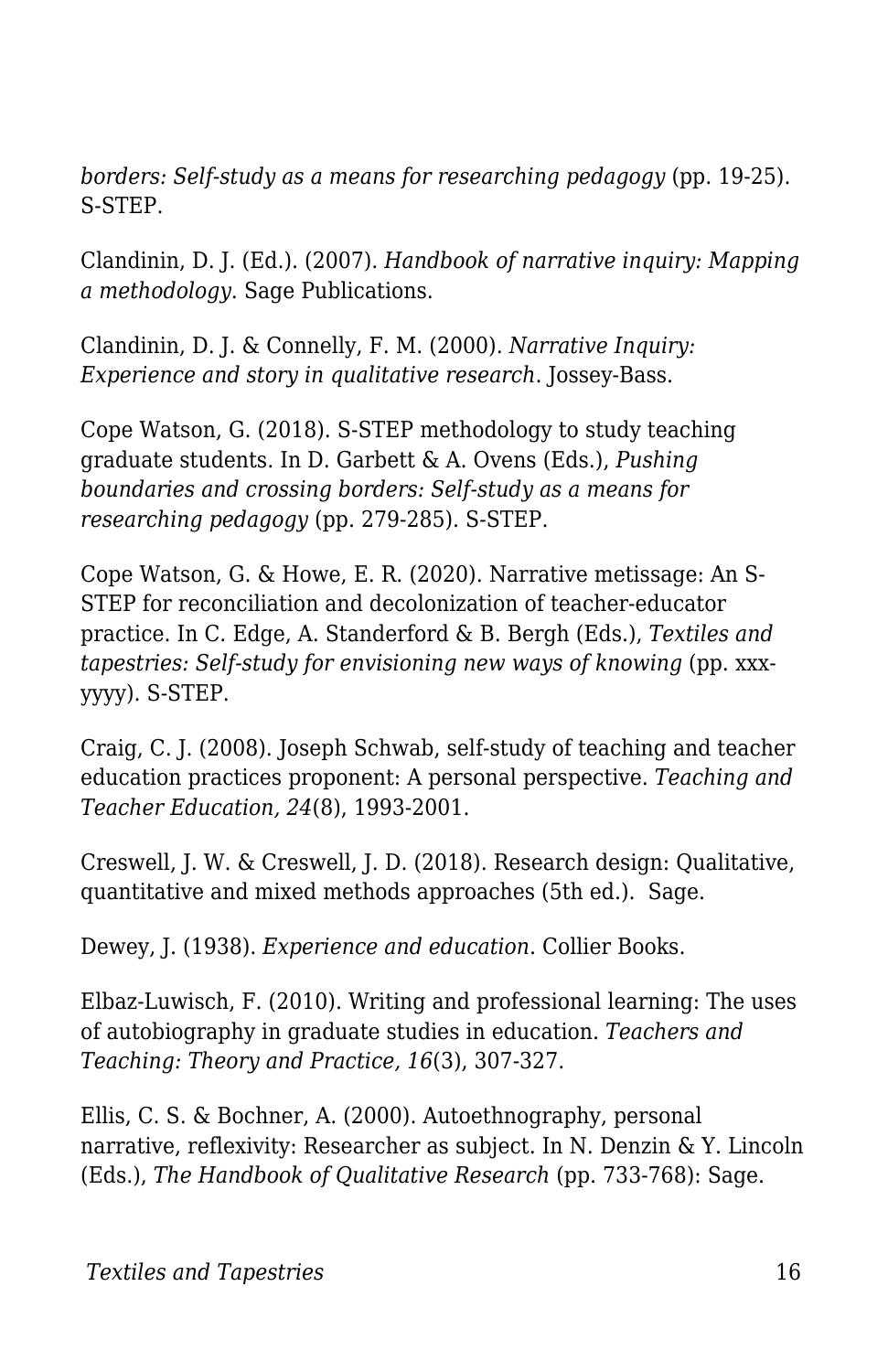Etherington, K. (2006). Reflexivity: using our 'selves' in narrative research. In S. Trahar (Ed.), *Narrative Reasearch on Learning: comparative and international perspectives* (pp. 77-92). Symposium Books.

Howe, E. R. (2005a). Japan's teacher acculturation: A comparative ethnographic narrative of teacher induction (PhD Abstract). *Compare*, 35(3), 339.

Howe, E. R. (2005b). Japan's teacher acculturation: critical analysis through comparative ethnographic narrative. *Journal of Education for Teaching: International Research and Pedagogy*, 31(2), 121–131.

Howe, E. R. (2010). A Comparative Ethnographic Narrative Approach to Studying Teacher Acculturation. In V. L. Masemann & S. Majhanovich (Eds.), *Papers in Memory of David N. Wilson: Clamouring for a Better World* (pp. 121-136)*.* Sense Publishers.

Howe, E. R. & Arimoto, M. (2014). Narrative teacher education pedagogies from across the Pacific. In C. Craig & L. Orland-Barak (Eds.), *International Teacher Education: Promising Pedagogies Advances in Research on Teaching (Part A),* Vol. 22, 217-236. Emerald.

Howe, E. R. & Xu, S. J. (2013). Transcultural teacher development to foster dialogue among civilizations: Bridging gaps between East and West. *Teachers and Teacher Education: An International Journal of Research and Studies, 36*, 43- 53.

Huber, J., Caine, V., Huber, M., & Steeves, P. (2013). Narrative inquiry as pedagogy in education: The extraordinary potential of living, telling, retelling, and reliving stories of experience. *Review of Research in Education, 37*(1), 212-242.

Kitchen, J. (2009). Passages: Improving teacher education through narrative self- study *Research methods for the self-study of practice*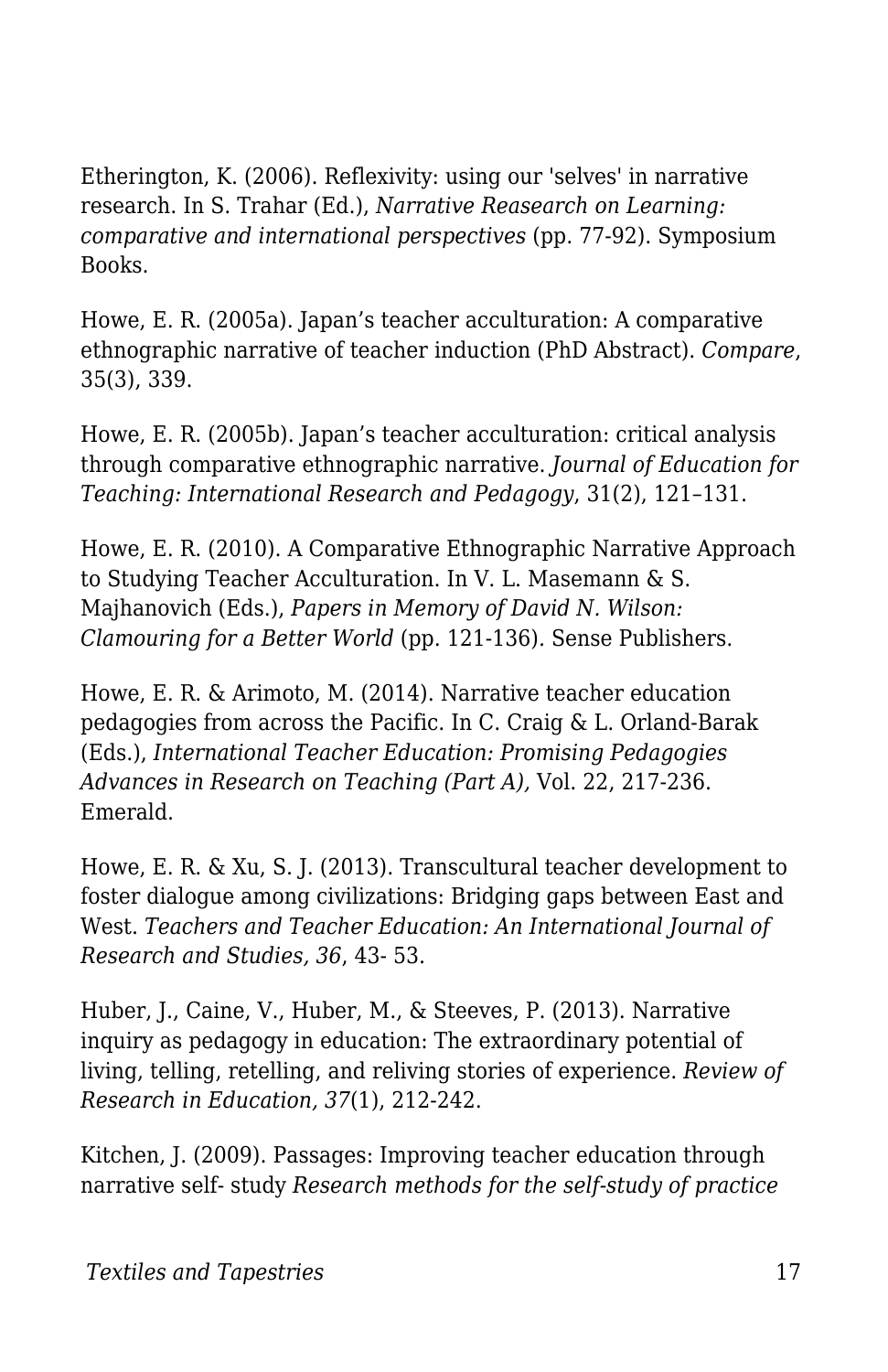(pp. 35-51): Springer.

Kosnik, C. & Beck, C. (2010). *Redesigning a teacher education program: A story of our challenges and successes.* Paper presented at the Conference Paper Proceedings of The 8th International Conference on Self-Study of Teacher Education Practices. Navigating the Public and Private: Negotiating the Diverse Landscape of Teacher Education, East Sussex, England.

LaBoskey, V. K. (2004). The methodology of self-study and its theoretical underpinnings. In J. J. Loughran, M. L. Hamilton, V. K. LaBoskey, & T. Russell (Eds.). *International handbook of self-study of teaching and teacher education practices.* (pp. 817-870). Springer.

Loughran, J. (2004). A history and context of self-study of teaching and teacher education. In J. J. Loughran, M. L. Hamilton, V. K. LaBoskey, & T. Russell (Eds.). *International handbook of self-study of teaching and teacher education practices.* (pp. 7-40). Springer.

Loughran, J. (2007). Researching teacher education practices: Responding to the challenges, demands, and expectations of selfstudy. *Journal of Teacher Education, 58*(1), 12-20. doi: 10.1177/0022487106296217

Loughran, J. (2010). Seeking knowledge for teaching teaching: Moving beyond stories. *Studying Teacher Education, 6*(3), 221-226.

Loughran, J., Hamilton, M. L., LaBoskey, V. K., & Russell, T. (2004). *International handbook of self-study of teaching and teacher education practices*: Springer.

Pinnegar, S., & Daynes, J. G. (2007). Locating narrative inquiry historically: Thematics in the turn to narrative. In D. J. Clandinin (Ed.), *Handbook of narrative inquiry*. Sage Publications.

Schuck, S. & Russell, T. (2005). Self-study, critical friendship, and the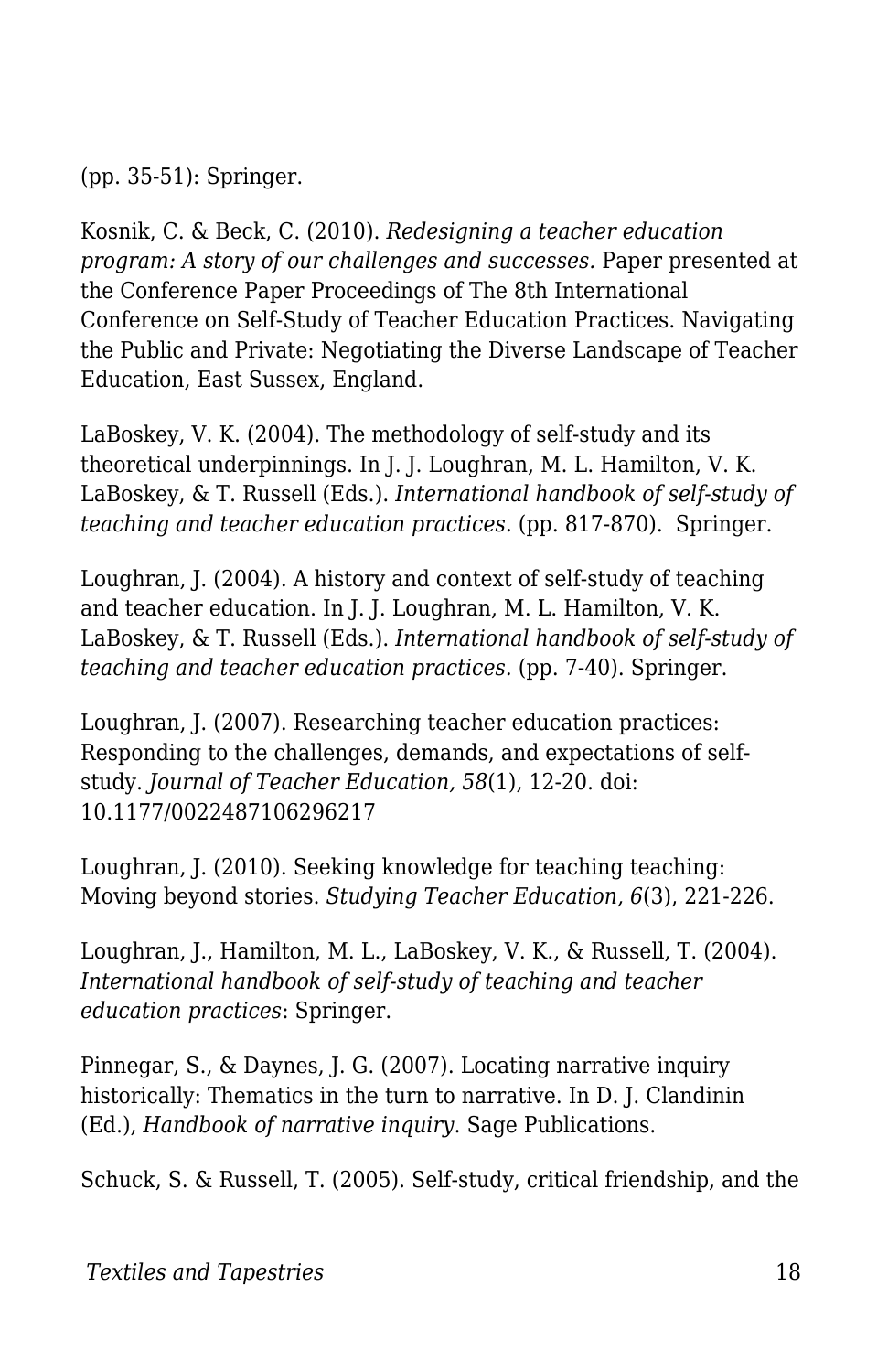complexities of teacher education. *Studying Teacher Education*, *1*(2), 107-112.

Schwab, J. J. (1983). The practical 4: Something for curriculum professors to do. Curriculum Inquiry, 13(3), 239–265.

Trahar, S. (2011). Changing landscapes, shifting identities in higher education: narratives of academics in the UK. *Research in Education*(86), 46-60.

Xu, S. J., & Connelly, F. M. (2009). Narrative inquiry for teacher education and development: Focus on English as a foreign language in China. *Teaching and Teacher Education, 25*(2), 219-227.

Yonemura, M. (1982). Teacher conversations: A potential source for their own professional growth. *Curriculum Inquiry, 12*(3), 239-256.



Howe, E. R. & Cope Watson, G. (2020). S-STEP in